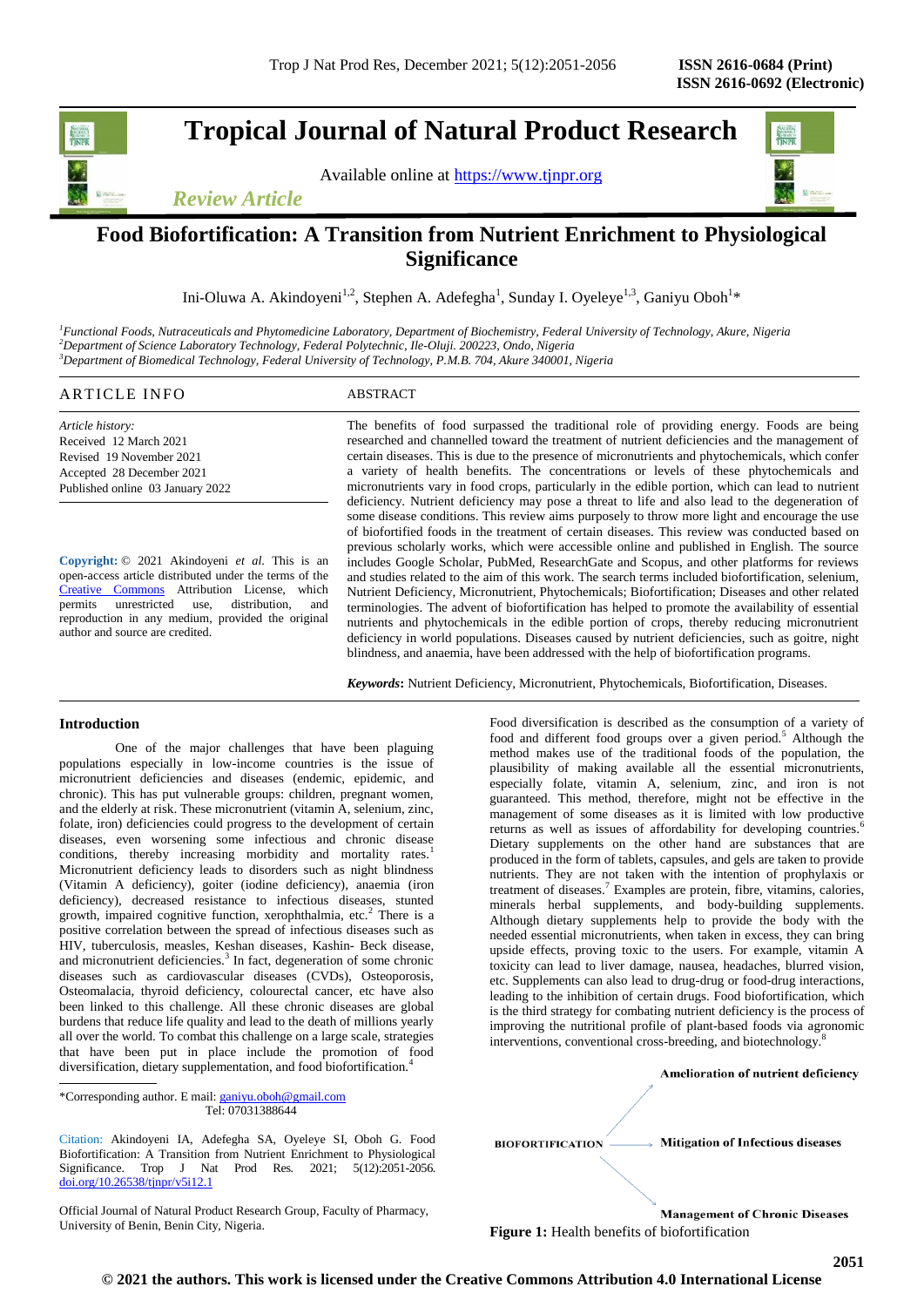It is also known as the nutritional breeding of desirable nutritional genes into staple or local food crops.<sup>9</sup> Biofortification aims to fortify the edible portion of plants with micronutrients, making them available during consumption (Figure 1).

Biofortification of food crops especially cereals (maize, rice, and wheat), pulses, and cassava in diet peculiar to a certain group of people has been shown to provide these populations with nutrients lacking in their staple foods. Biofortification of essential micronutrients such as zinc, iodine, iron, selenium, folate, and vitamin A into staple food of some regions has helped these populations to meet the recommended dietary intake of these micronutrients.<sup>9,10</sup> This strategy is sustainable and provides the micronutrients to the body in the organic form. Plants absorb and transform the inorganic form of these micronutrients and metabolize them to the organic form which is best utilized by the human body. An example is the transformation of selenite by plants to the organic form selenomethionine and selenocysteine by plants.

# **Methodology**

This review was conducted based on previous scholarly works, which were accessible online and published in English. The source includes Google Scholar, PubMed, ResearchGate and Scopus, and other platforms for reviews and studies related to the aim of this work. The search terms included biofortification, selenium, Nutrient Deficiency, Micronutrient, Phytochemicals; Biofortification; Diseases and other related terminologies.

# **Results and Discussion**

#### *Techniques used in biofortification*

The techniques used in biofortification include agronomic techniques, biotechnology, and conventional cross-breeding (Figure 2).

#### *Agronomic technique*

This method of biofortification is simple and sustainable. Mineral fertilizers are used, and the soil is inoculated with beneficial microorganisms.<sup>11,12</sup> The mineral fertilizer of choice is applied to the soil, increasing the availability of the mineral in the soil, thus increasing its level in the plant. An important factor to be considered when choosing the element is its mobility in the soil and in the food crop to be planted. This method has been successful in the biofortification of selenium, iodine, and zinc as they have good mobility and accumulation in the plants.<sup>13,14</sup> The country of Finland made use of sodium selenate supplemented fertilizers and this increased the levels of selenium in the food crops and, consequently, the intake of selenium in the population.<sup>15</sup> China and Thailand also successfully biofortified plants with iodine and zinc via the use of inorganic fertilizers. $16$ 

Micronutrients with poor mobility in the soil and plants are fortified via *foliar fortification*. The fertilizers are sprayed on the leaves of the plants to increase the level of the preferred micronutrient in edible parts of the plant.<sup>10</sup> Foliar application of Iron, Zinc, and Selenium in pulses increased the concentration of these nutrients in the grains of the plants. <sup>17</sup> Countries that record low levels of these essential micronutrients in their soil make use of this method because it is cheap and easily sustainable.

## *Biotechnology*

Biofortification via the use of genetic engineering is another technique of biofortification. The desired traits for a specific micronutrient are incorporated into the staple food. This method is efficient, costeffective, and sustainable. The genes of interest which are not expressed in the plant are directly inserted into the plant genome resulting in the expression of the desired trait by this plant. This method is not limited by the plant gene pool or the accumulation of nutrients in the non-edible parts of the plant.<sup>18</sup> The Golden Rice, for instance, derived its name from its high b-carotene level. It has a golden colour and was produced via biotechnology by the research group of Ingo Potyrus. As the majority of grains and cereals lack the precursor molecule for vitamin A biosynthesis, the transgenic crop

was engineered with the use of two genes from daffodil and the Bacterium *Ermina uredovoia*. These genes reconstitute the carotenoid biosynthetic pathway within the rice genome.<sup>19</sup> This method has enhanced the reduction and elimination of Vitamin A deficiency in rice-consuming populations.<sup>20,21</sup> Other crops which have been fortified via this method include maize (biofortified with beta carotene), cassava (beta carotene). $^{22}$  Recently, the use of artificial nucleases such as Transcription Activator Like Effector Nucleases (TALENS) and the Clustered Regularly Interspaced Short Palindromic Repeats (CRISPR) have been used to modify genes of interest, making them more applicable in crops such as rice, wheat, and tomatoes.

*Conventional cross breeding*: this is the process of selecting plants that naturally contain high levels of the desired nutrients and crossbreeding them to produce staple crops with desirable nutrient traits. The genetic variations of beta-carotene, iron, zinc, and functional carotenoid level varied among cultivars, and this makes it possible to select nutritionally appropriate cultivars. Beans, for instance with improved iron content have been bred through conventional means.<sup>2</sup> This method relies entirely on the genetic pool of the plant crops and genetic control is used to improve the level of micronutrients.

#### *Micronutrient deficiencies properly managed by biofortification*

*1. Vitamin A deficiency:* Vitamin A is a fat-soluble vitamin that is needed by the body for growth, vision, the integrity of the immune system, reproduction, cell proliferation, etc. Vitamin A is essential for vision because it is a main component of rhodopsin, the protein responsible for the absorption of light in the retinal receptors. The Recommended Daily Allowance for men is 900ug, while that of women is 700uug retinol activity equivalents.<sup>25,26</sup> The RDI for children however ranged from 400 to 600 retinol activity equivalents.<sup>26</sup> Vitamin A deficiency is common in developing countries, especially among infants and children, with symptoms such as night blindness and xerophthalmia. Over three million children develop eye problems due to vitamin A deficiency, with more than half becoming blind.<sup>27</sup> The availability of Vitamin A to humans is in two major forms; provitamin A and preformed vitamin A. Provitamin A is the carotenoids gotten from plants while the preformed vitamin A is gotten from animal sources. However, of all the carotenoids, beta carotene is the only provitamin that can be transformed to vitamin A by the human body (Figure 3). Hence, the gene encoding for the beta carotene pigment is inserted into the genetic pool of some food crops. Some food crops which have been successfully biofortified with beta carotene include rice (the golden rice), cassava 28, and maize.<sup>29</sup> Tang *et al* in 2009 proved that when ingested, the beta carotene is duly converted to Vitamin A and that the golden rice could provide about 55% to 70% of the recommended dietary allowance RDA of vitamin A.

*2. Zinc deficiency:* Zinc is an essential micronutrient, being the second most abundant trace element in the human body after iron.



**Figure 2:** Techniques used in biofortification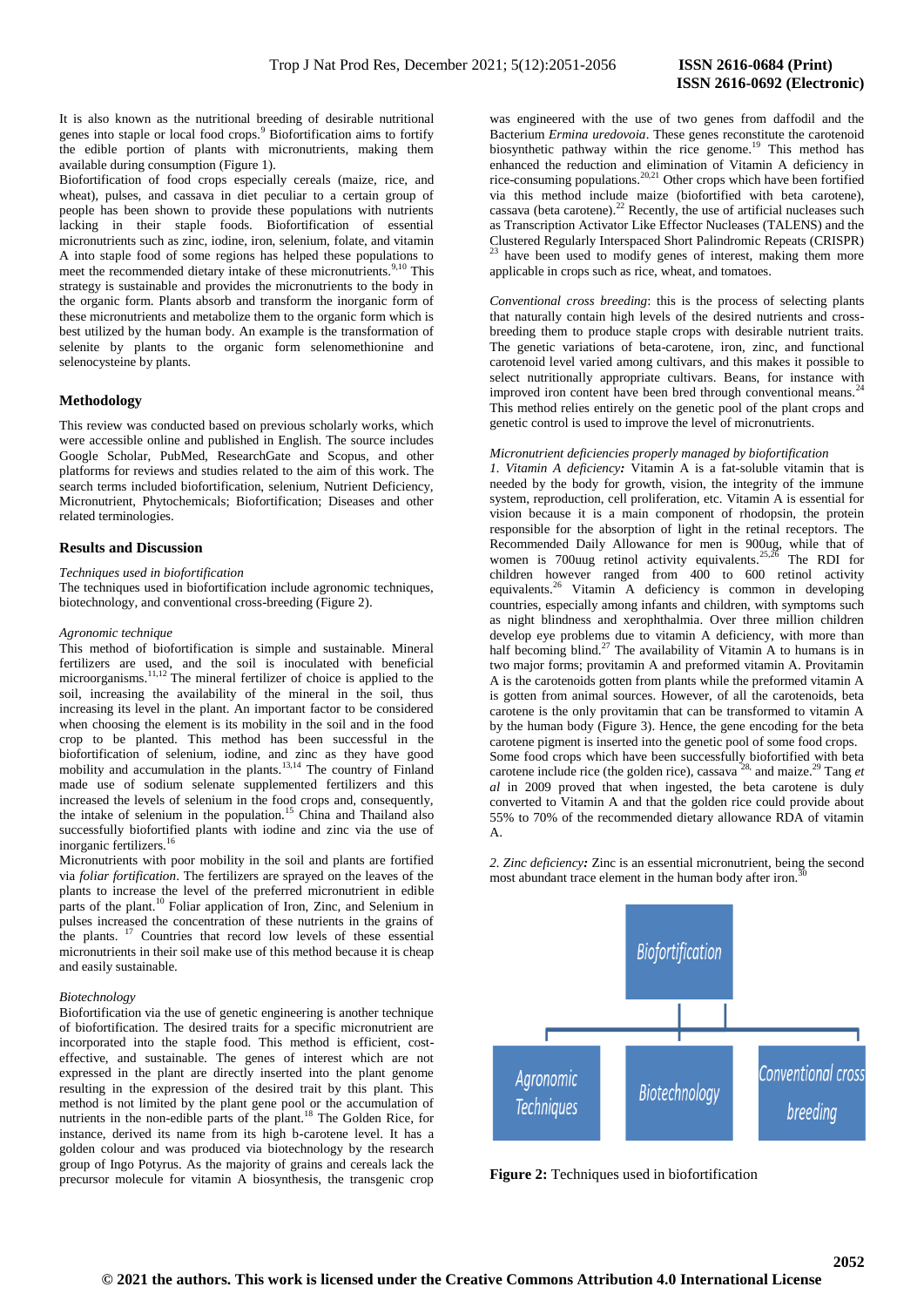**ISSN 2616-0692 (Electronic)** 

It exists as a co-factor to various enzymes and as a structural stabilizer to various proteins. Zinc-containing proteins play major roles in the body such as signal transduction, transcription, and cellular metabolism.<sup>31,</sup> Zinc is essential for wound healing, the integrity of the immune system, apoptosis, blood clotting, DNA synthesis, etc.<sup>31</sup> Zinc deficiency could lead to anemia, loss of appetite, loss of the immune system integrity, stunted growth, and infertility.<sup>31</sup> Some diseased conditions such as HIV, cancer, renal diseases, gastrointestinal disorders, could also lead to zinc deficiency.<sup>32</sup> The recommended dietary intake for zinc is 15 mg/ day.<sup>3</sup>

Nearly one-third of the world's population suffers from Zinc deficiency with over 450,000 children dying, as a result, every year. The deficiency of this micronutrient has been linked to the lack of the micronutrient in the diet. The major diet of populations happens to be cereals which contain low or no levels of zinc. As a result, there have been various biofortification programs aimed at fortifying cereals with zinc, via the use of zinc fertilizers. Food crops that have been successfully fortified with zinc include maize and wheat.<sup>3</sup>

*3. Iodine deficiency:* Iodine is another essential micronutrient that is needed by the body for the production of thyroid hormones. The recommended dietary intake ranges between 90- 250ug/ day. The major source of iodine is kinds of seafood, hence groups with great distance away from seas have a greater risk of iodine deficiency. The main symptom of iodine deficiency is the enlargement of the thyroid, commonly known as goiter.<sup>33</sup> Although, due to the prevalence of iodized salt in the early 2000s, the epidemiology of goiter was reduced, iodine deficiency remains prevalent in areas where iodized salt is not accessible, making it apparent that reliance on iodized salt is not enough to combat iodine deficiency.<sup>34</sup> Biofortification of vegetables with iodate has thus taken precedence in the bid to increase iodine levels in populations. Studies have shown the biofortification of leafy vegetables such as spinach, lettuce, and cabbage.<sup>35, 36</sup>

#### *Biofortified foods in endemic diseases*

*1. Keshan disease***:** Keshan disease is an endemic myocardial disease that was first discovered in the Keshan country of Heilong- Jiang province in 1935.<sup>37</sup> The disease was later discovered in other parts of China. It is characterized by cardiogenic shock, enlarged heart, congestive heart failure, cardiac arrhythmias, and ECCG changes. The various hypothesis was postulated concerning the etiology of the disease and they include viral infection, environmental detoxification, mycotoxin intoxication, nutritional deficiency, etc. Only two however proved reasonable after various experiments were conducted. First, the enterovirus, Coxsackie B virus was isolated from the tissues of patients with the disease<sup>38</sup>, establishing the fact that the disease was caused by a virus. Secondly, the diseases were found to be endemic in areas with low soil selenium concentration, creating a correlation between selenium deficiency and the disease.<sup>39</sup> Clinical trials using oral supplementations of selenium were successful in the prevention and management of the disease, establishing the fact that selenium deficiency plays a role in the progression of the disease. Cermelli *et al.,* in the year 2000<sup>40</sup> in an *in vitro* study showed that selenite was able to inhibit the replication of the coxsackie B virus while selenate and selenomethionine did not possess and anti-retroviral activity.

Although inorganic selenite is often used as a dietary supplement, the human body makes use of organic selenocysteine as the biologically active selenium form. This is because the biological essentiality of selenium has to do with its occurrence in enzymes and proteins, where it is incorporated in the organic form selenocysteine. This might help to promote the use of selenium biofortified foods in the prevention and management of the disease as plants absorb the inorganic selenite from the soil and transform it into the organic forms selenomethionine and selenocysteine. This was first observed in wheat by Horn and Jones in 1941.<sup>41</sup>Selenocysteine is an important amino acid in the active site of antioxidant enzymes such as glutathione peroxidase, glutathione reductase, and thioredoxin reductase. Selenium is a structural component of the antioxidant enzyme glutathione peroxidase which protects the cells against the accumulation of hydrogen peroxide and organic peroxides (Figure 5).



**Figure 3:** Schematic diagram showing the metabolism of Vit A in the Human body



**Figure 4:** Micronutrients that have been biofortified with the different biofortification techniques



**Figure 5a:** Mechanism of action of selenium in the peroxidation of hydrogen peroxide via glutathione peroxidase pathway and glutathione reductase pathway.<sup>4</sup>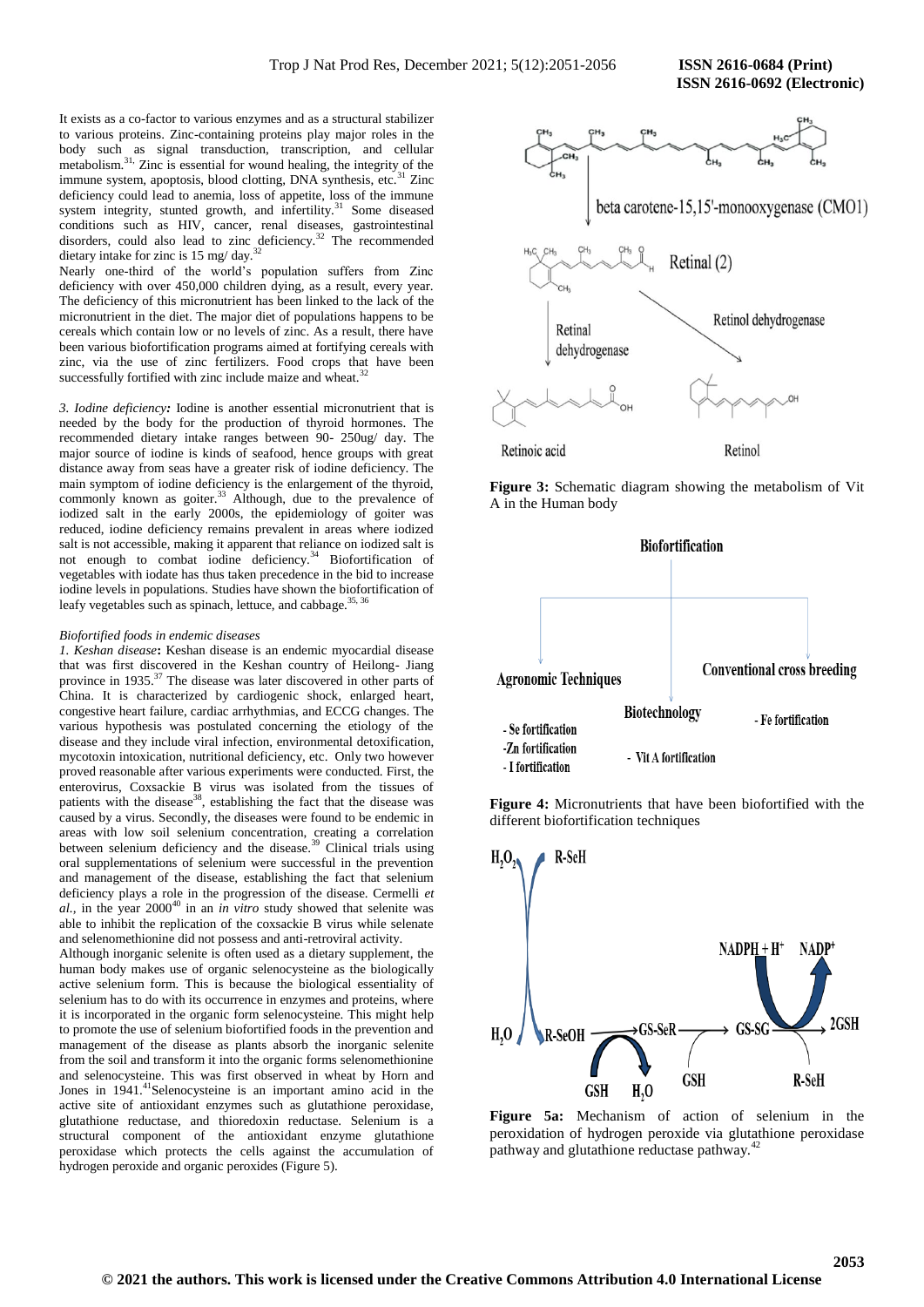The glutathione peroxidase enzyme possesses a selenol/ selenolate group (Figure 6) which gives them a strong reducing power, enabling them to act as reducing agents in antioxidant enzymes.

Hence for selenium to carry out its functions, it must be incorporated into selenoproteins. The use of selenium biofortified foods might have a greater chance in the management of the disease over dietary supplements as the biofortified food contain the organic form of selenium compound selenocysteine. Selenocysteine is more biologically active in the human body when compared to inorganic selenite. It also helps to eliminate selenium toxicity which can occur as a result of dietary supplementation.

#### *Possible roles of biofortified foods in chronic diseases*

*1. Cancer*: cancer is the uncontrolled growth and division of cells. It can kill an organism by crowding out the normal cells resulting in loss of tissue function.<sup>43</sup> Oncological therapies seem to be effective, but they lead to the damage of both tumour cells and the normal tissue. These therapies- radiotherapy and chemotherapy due to their side effects (nausea and vomiting) make the balanced nutritional status of cancer patients hard to accomplish and maintain. Supplements are thus administered to cancer patients to facilitate better tolerance of chemo and radiotherapy.

Selenium supplements were shown to mitigate the side effects of conventional cytotoxic therapies e.g. nephrotoxicity by Cisplatin and mucositis by radiotherapy.<sup>44</sup> Although, selenium confers these beneficial roles in the system, inorganic forms of selenium such as selenite or selenate produces genotoxic effects via single-strand breaks of the DNA. However, due to the metabolic process of selenium by plants, selenite is converted to the organic form of selenium yielding selenomethionine and selenocysteine which can be absorbed by the body. These organic forms are infused into general body proteins and function in redox regulation, antioxidant protection, reproduction, and thyroid function.<sup>45</sup> Hence, foods biofortified with selenium could prove to play beneficial roles in cancer management.

*2. HIV/AIDS*: Ever since the eruption of this disease, a total of 25 million people have died (UNAIDS). Many patients suffer from chronic malnutrition and antioxidant drugs are prescribed alongside antiretroviral drugs in the management of the disease. Malnutrition has been shown to speed up the progression of HIV to AIDS making nutrition an important strategy of HIV therapy. Hence biofortified foods could be required to help in boosting the immune system, fighting opportunistic infections, increasing the efficacy of antiretroviral drugs, and enhancing the antioxidant system. In HIV/AIDS infection, accumulation of reactive oxygen species upregulates viral replication leading to the production of more viral genome via the activation of transcription factors nuclear factor-kappa b NF-KB and activator protein 1 AP1.<sup>46</sup>

One major mechanism of defence is the negative regulation of HIV replication by the enzyme thioredoxin reductase  $(TR1)$ .<sup>47</sup> Thioredoxin reductase is an enzyme belonging to the pyridine nucleotide-disulfide oxidoreductases family. It is a flavoprotein with each monomer known to contain a FAD prosthetic group, an NADPH binding site, and a selenylsulfide active site.<sup>48</sup> In the predominant cell types affected with HIV, the CD4<sup>+</sup> cells and the monocytes/ macrophages, HIV replication is mainly regulated via the Transactivator of transcription (TAT) pathway. TaT is a transactivating protein encoded by HIV, which is required for viral replication. It is a protein containing 86 to 101 amino acids depending on the location and contains a cysteinerich region which is required for its activity.<sup>49</sup> The protein is sensitive to the redox state of the cell and reducing agents inhibit its activity.

Upon the entry of HIV into the host cell, the viral RNA is transcribed to complementary DNA by the action of reverse transcriptase, which is then infused into the cellular chromosome. The Tat protein then translocates into the nucleus and binds RNA stem-loop structure (TAR) and also recruits positive transcription elongation factor (P-TEFb) to the HIV long terminal repeat. All these increase the activity of the RNA polymerase II, increasing HIV replication and activation (Figure 7a). This whole process is weakened in the absence of Tat protein, resulting in the amassing of permanently prune transcripts (Figure 7b). $49$ 



**Figure 5b:** Antioxidant activity of glutathione peroxidase and glutathione reductase**.42**



**Figure 6:** Selenohydryl group of selenium (a powerful nucleophile)<sup>42</sup>



**Figure 7a:** Proposed mechanism showing the replication of HIV via the Tat pathway in the absence of selenium<sup>49</sup>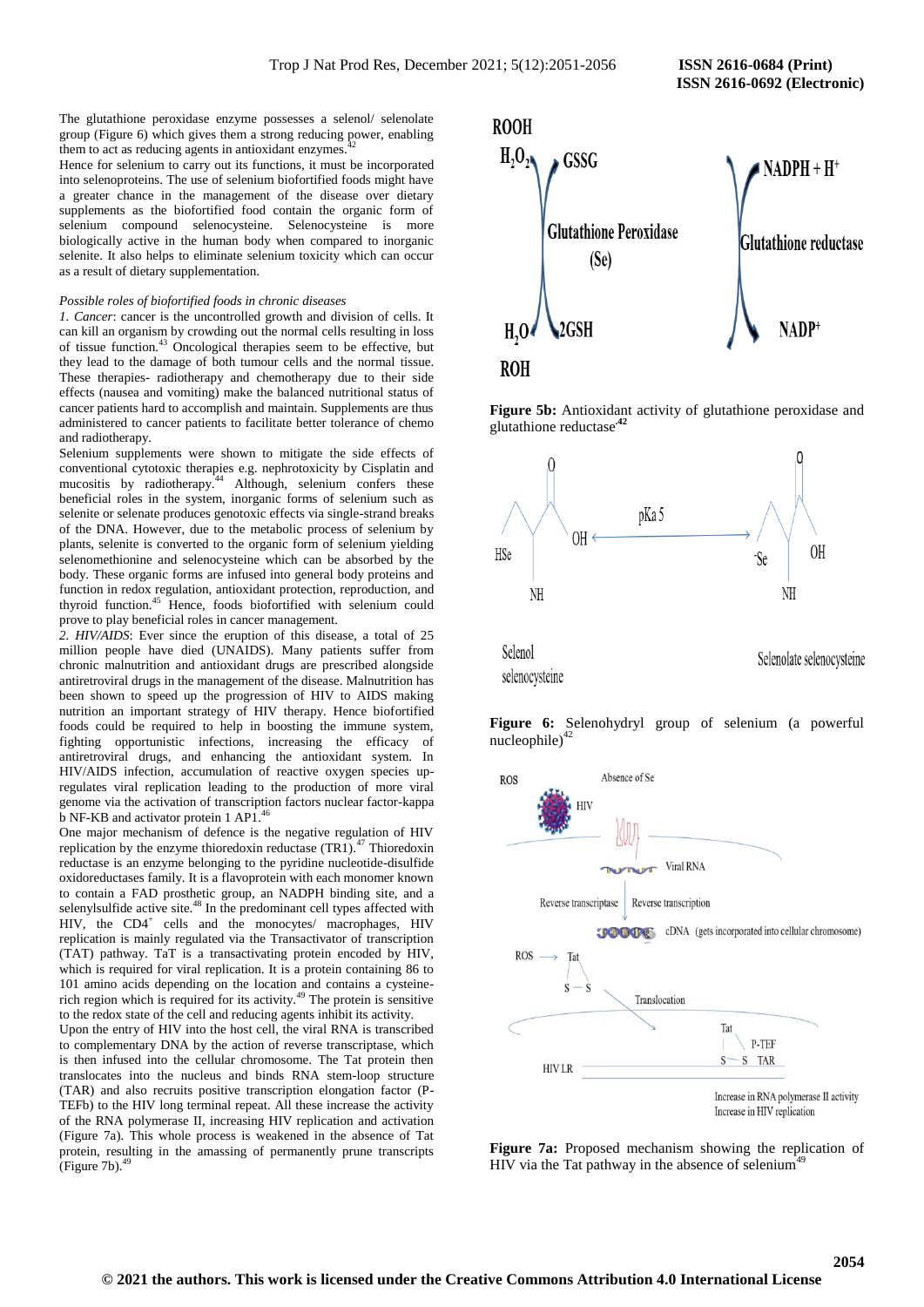

Figure 7b: Proposed mechanism of selenium inhibition of HIV transcription via Tat pathway<sup>49</sup>

Kalantari *et al.*<sup>47</sup> reported that selenium inhibited HIV-1 transcription via the Tat-dependent HIV transcription. They showed that HIV-1 could target selenoproteins including TR-1 to generate free radicals and consequently create an oxidative stressed environment to effectively carry out replication. However, in a physiologically stable environment, thioredoxin reductase acts as a reducing agent and reduces the cysteine-rich motif of Tat protein which is required for its activity, rendering it inactive, leading to a truncation in the replication of the viral genome. Biofortified foods could therefore be effective in the management of HIV/AIDS as they would provide the patients with the essential micronutrients needed as well as present it to the body in the much-needed organic form.

## **Conclusion**

This review unravels the importance and application of food biofortification most especially in the treatment of certain diseases, as biofortified foods have helped to improve the nutritional status of populations. The utilization of biofortified food in the management of diseases could be linked to the improved required micronutrients and pigments (beta-carotene) in foods, which are needed in disease management.

## **Conflict of Interest**

The authors declare no conflict of interest.

## **Authors' Declaration**

The authors hereby declare that the work presented in this article is original and that any liability for claims relating to the content of this article will be borne by them

#### **Acknowledgements**

The authors wish to appreciate the Tertiary Education Trust Fund (TETFUND) of the Nigeria Federal Government for supporting this research work TETFund/DR&D/CE/NRF/CC/11/VOL1.

#### **References**

1. Margulies SL, Kurian D, Elliott MS, Han Z. Vitamin D deficiency in patients with intestinal malabsorption syndromes–think in and outside the gut. J Digestive Dis. 2015; 16(11):617-633.

- 2. Olson R, Gavin-Smith B, Ferraboschi C, Kraemer K. Food Fortification: The Advantages, Disadvantages and Lessons from Sight and Life Programs. Nutr. 2021; 13(4):1118.
- 3. Godswill AG, Somtochukwu IV, Ikechukwu AO, Kate EC. Health benefits of micronutrients (vitamins and minerals) and their associated deficiency diseases: A systematic review. Int J Food Sci. 2020; 3(1):1-32.
- 4. Mejia LA, Kuo WY, Beltran‐Velazquez F. Provision of micronutrients in coexisting public health programs and risk of excessive intake: regulatory considerations. Anal New York Acad Sci. 2019; 46(1):66-80.
- 5. Birru SM, Tariku A, Belew AK. Improved dietary diversity of school adolescent girls in the context of urban Northwest Ethiopia: 2017. Italian J Ped. 2018; 44(1):1-6.
- 6. Titcomb TJ and Tanumihardjo SA. Global concerns with B vitamin statuses: biofortification, fortification, hidden hunger, interactions, and toxicity. Compr Rev Food Sci Food Saf. 2019; 18(6):1968-1984.
- 7. Ghosh S, Pahari S, Roy T. An updated overview on food supplements. Asian J Res Chem. 2018; 11(3):691-697.
- 8. Jha AB and Warkentin TD. Biofortification of Pulse Crops: Status and Future Perspectives. Plants. 2020; 9(1):73-102.
- 9. Mayer JE, Pfeiffer WH, Beyer P. Biofortified crops to alleviate micronutrient malnutrition. Curr Opin Plant Biol. 2008; 11(2):166-170.
- 10. Bouis HE and Welch RM. Biofortification- A Sustainable Agricultural Strategy for Reducing Micronutrient Malnutrition in the Global South. Crop Sci. 2010; 50(1):20- 32.
- 11. Gómez-Galera S, Rojas E, Sudhakar D, Zhu C, Pelacho AM, Capell T, Christou P. Critical Evaluation of strategies for mineral fortification of staple food crops. Transgenic Res. 2010; 19(2):165-180.
- 12. Ali B, Ali A, Tahir M, Ali S. Growth, Seed Yield and Quality of Mungbean as Influenced by Foliar Application of Iron Sulphate. Pak J Life Soc Sci. 2014; 12(1):20-25.
- 13. Hossain A, Skalicky M, Brestic M, Maitra S, Sarkar S, Ahmad Z, Vemuri H, Garai S, Mondal M, Bhatt R, Kumar P. Selenium biofortification: roles, mechanisms, responses and prospects. Molecules. 2021; 26(4):881-899.
- 14. Hefferon KL. Nutritionally enhanced food crops; progress and perspectives. Int J Mol Sci. 2015; 16(2):3895-3914.
- 15. Alfthan G, Eurola M, Ekholm P. Effects of nationwide addition of selenium to fertilizers on foods, and animal and human health in Finland. From deficiency to optimal selenium status of the population. J Trace Elem Biol. 2015; 31(1):42-47.